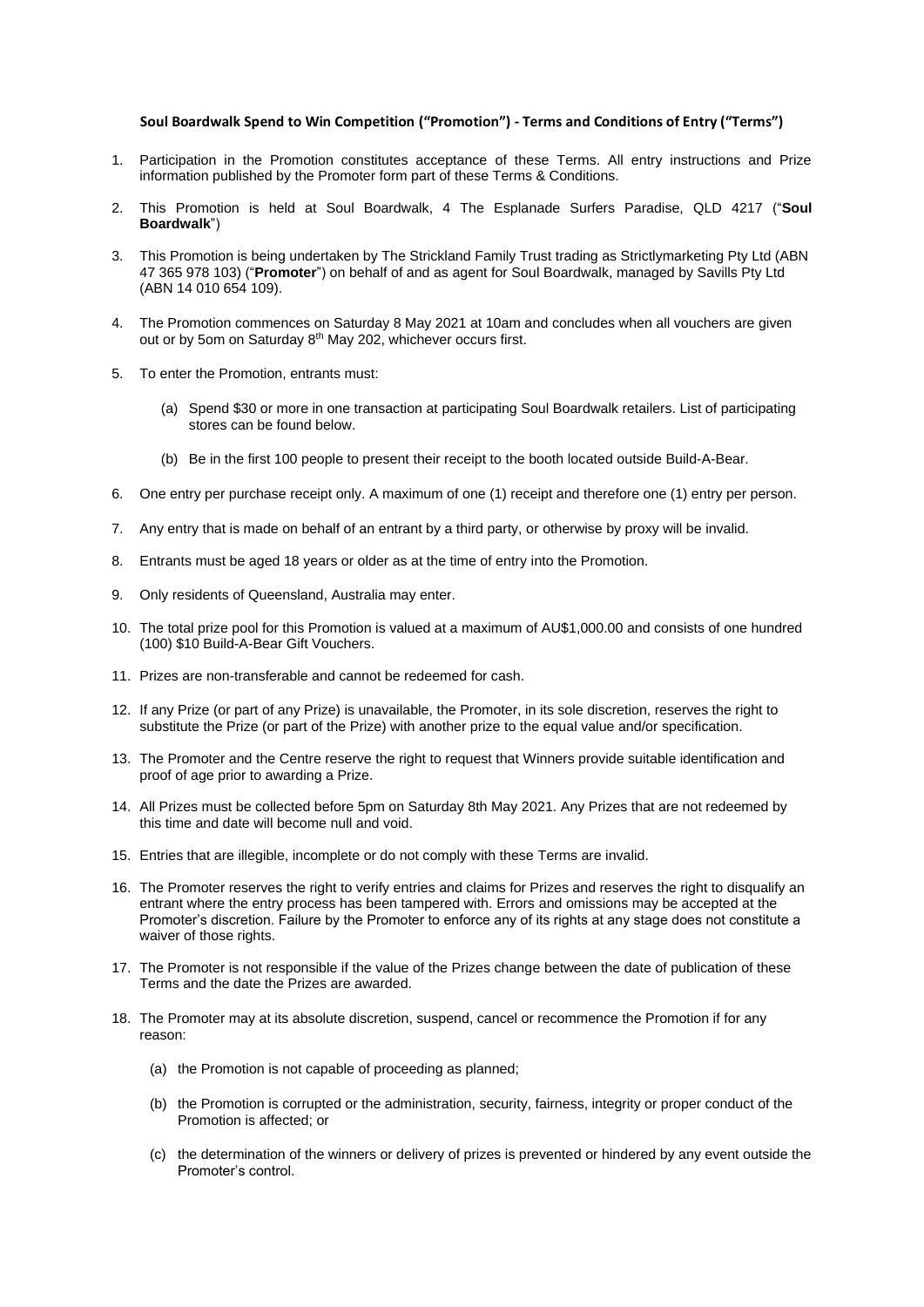- 19. The Promoter assumes no responsibility for:
	- (a) any technical or electrical issues that may arise in connection with the Promotion (whether or not under the Promoter's control), including with any third party platform such as Woobox or Facebook;
	- (b) any incorrect or incomplete information which may be communicated in the course of administering this Promotion;
	- (c) any entry or Prize claim that is late, lost, altered, damaged or misdirected (whether or not after their receipt by the Promoter) due to any reason beyond the reasonable control of the Promoter;
	- (d) any tax liability incurred by a winner or entrant. Individuals should obtain independent tax and financial advice; or
	- (e) taking of/participating in the Prize.
- 20. Except for any liability not excluded by law, entrants release and indemnify the Promoter from and against all actions, claims and liabilities, that the entrant now has or in the future may have against the Promoter for any loss, damage or injury (including any special or consequential loss) suffered as a direct or indirect result of the entrant's participation in the Promotion.
- 21. The Promoter's decision in relation to this Promotion is final and binding on entrants and the Promoter will not enter into any correspondence.
- 22. By entering the Promotion, entrants consent to their personal information being used by the Promoter for the purpose of conducting this Promotion and notifying the Winner. All personal details of the entrant will be stored at the offices of the Promoter. A request to access, update or correct any information should be directed to that office.
- 23. Officers, employees and immediate families of officers and employees of the Promoter and Soul Boardwalk and their related bodies corporate and contractors and any other organisations associated with this Promotion are ineligible to enter.
- 24. Under the Information Privacy Act 2009 (Qld), the Promoter must tell participants when it collects personal information about them and how it plans to use it. If a participant chooses to enter or take part in the Competition, the participant will be required to provide the Promoter with personal information such as the participant's name and email address. The Promoter will collect participants' personal information in order to (a) conduct the Competition; and (b) to send information and future promotional communications to the participant. A request to access, update or correct any information should be directed to the Promoter. If the participant would prefer that the Promoter does not use the participant's details in the way outlined in these Terms and Conditions the participant should contact the Promoter.
- 25. These Terms and Conditions are governed by the laws of Queensland and each party submits to the jurisdiction of the courts of that State.